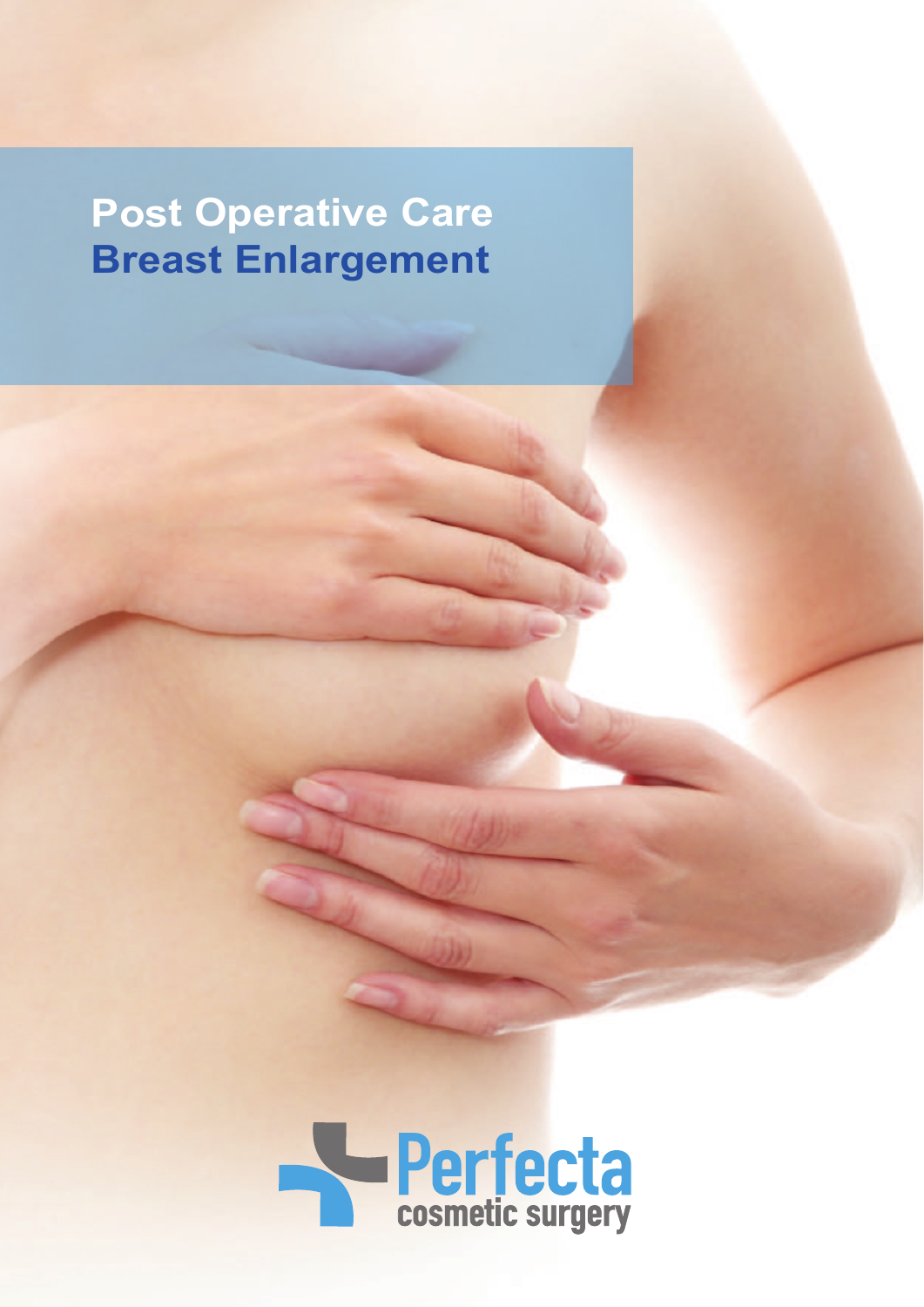# Perfecta Cosmetic Surgery

The North's premier breast clinic

### Breast Enlargement

#### **Your package of care.**

**All of your after-care is provided as part of your package of care, so you don't have to worry about a thing. When you are ready to go home, the nurses will give you an appointment for your first check up a week later. You will see your Consultant Plastic Surgeon 3 months after surgery and again after 12 months. If you have any problems in between appointments then don't worry, just give us a call, speak to the nurses and come back to see us.**

#### **What will my breasts look like when I wake up?**

After you procedure your breast will look bigger and fuller. Early on your breasts may look quite full and high. Slowly over the next few months the fullness in your upper breast goes down and the lower breast fills out, *('fluffing').* Be prepared to wait up to 12 months for them to settle fully.

#### **When can I go home?**

Most clients go home the same day, once you feel ready. Some choose to stay overnight and go home the next day - you choose.

#### **Dressings, tapes and massage**

We use showerproof tape dressings after your breast surgery. Continue with the tape for four weeks. After four weeks remove the tape and massage the scar every day with Bio-oil, *(which you can find at Superdrug and supermarkets)*. Massage your breasts in the shower with shampoo or shower gel. This is a great way of getting to know the feel of your new breasts and of helping them settle down more quickly.

**Nuffield** 

Procedure information & post operative care - Breast Enlargement.

**BMI** Healthcare





Ramsay

GOBAPRAS